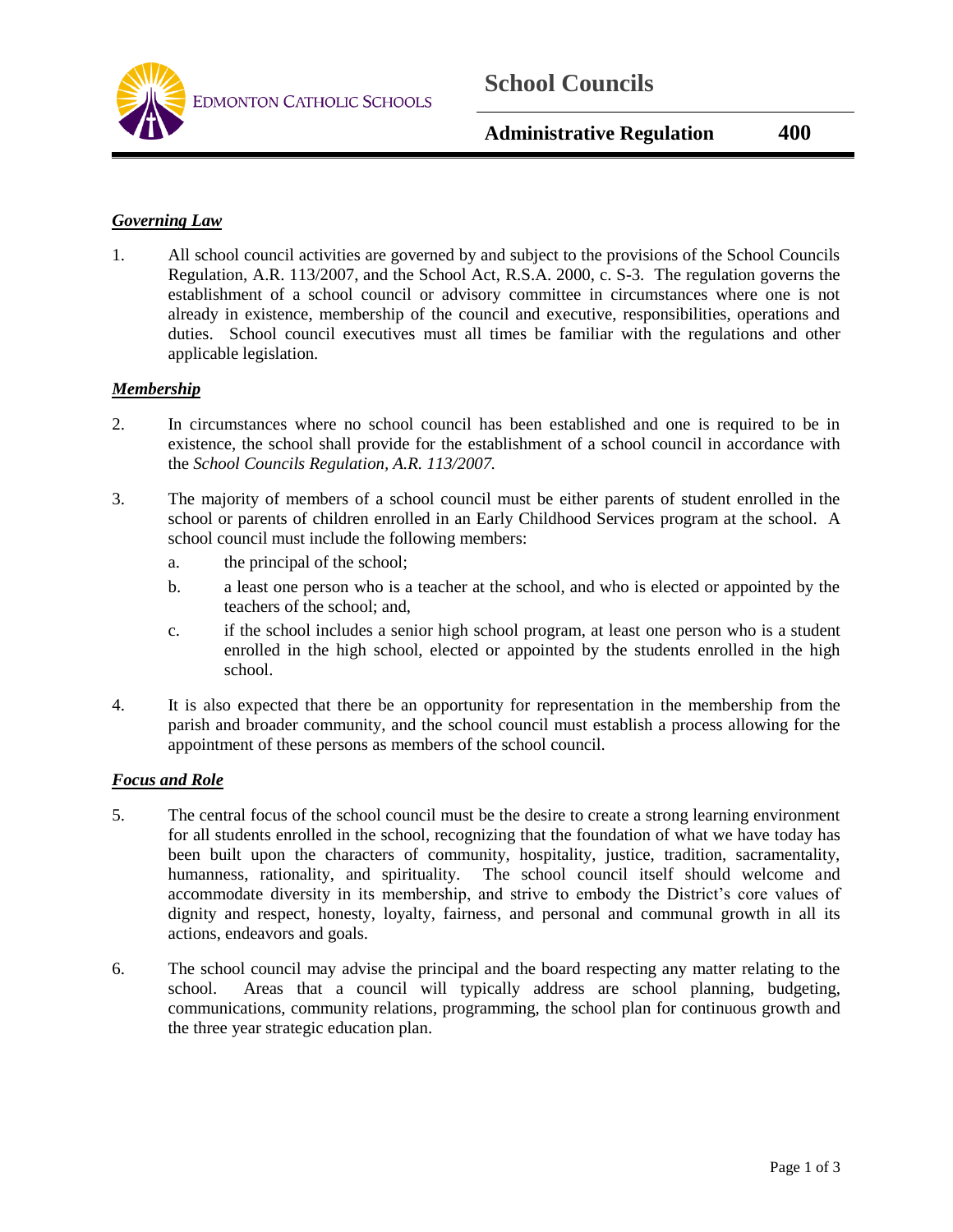

# *Council Governance*

- 7. Once established, the council must make bylaws respecting the conduct of its business and affairs including but not limited to:
	- a. the number, location, and calling of regular , special and organizational meetings;
	- b. the election or appointment of members of the school council and the executive;
	- c. prescribing the offices of the executive, the roles of the offices and the process by which a member is nominated and elected to office; and,
	- d. respecting the number of members required to be present at a meeting in order to constitute a quorum.
- 8. Bylaws proposed pursuant to Article 5 of this Regulation do not come into force unless approved by a majority of:
	- a. the parents of student enrolled in the school, and,
	- b. the parents of children enrolled in Early Childhood Services programs at the school, who vote at a special meeting of the school council called for that purpose.
- 9. Bylaws shall continue in force from year to year unless they are amended at a special meeting of the school council called for that purpose, and approved in accordance with the voting requirements set out in Article 6 of this Regulation.
- 10. The school council must hold its first meeting of any school within twenty (20) school days following the start of that school year, unless otherwise specified in the bylaws of the school council.
- 11. The school council must provide to the school a copy of the minutes for each meeting of the school council. The school may then make them available to the board or public on request. Once the minutes are provided to the school, they become of the property of the district. The school council shall also maintain a copy of the minutes for each meeting of the school, the custody and control of which shall be with the chairperson of the school council. The school council and the school shall independently retain the minutes for each meeting for at least seven years.

# *Reporting Requirements*

- 12. The school council shall annually receive reports from the school principal which shall include the following information:
	- a. five years of achievement test and/or diploma examination results based on those writing in relation to local targets and provincial standards;
	- b. percentage of students in grades 3, 6, and 9 who write provincial achievement tests and /or student participation in diploma examinations;
	- c. a description of the school budgeting process and the school budget by no later than November 30 of any school year;
	- d. a copy of the three year strategic education plan; and,
	- e. a copy of the school's current plan for continuous growth.